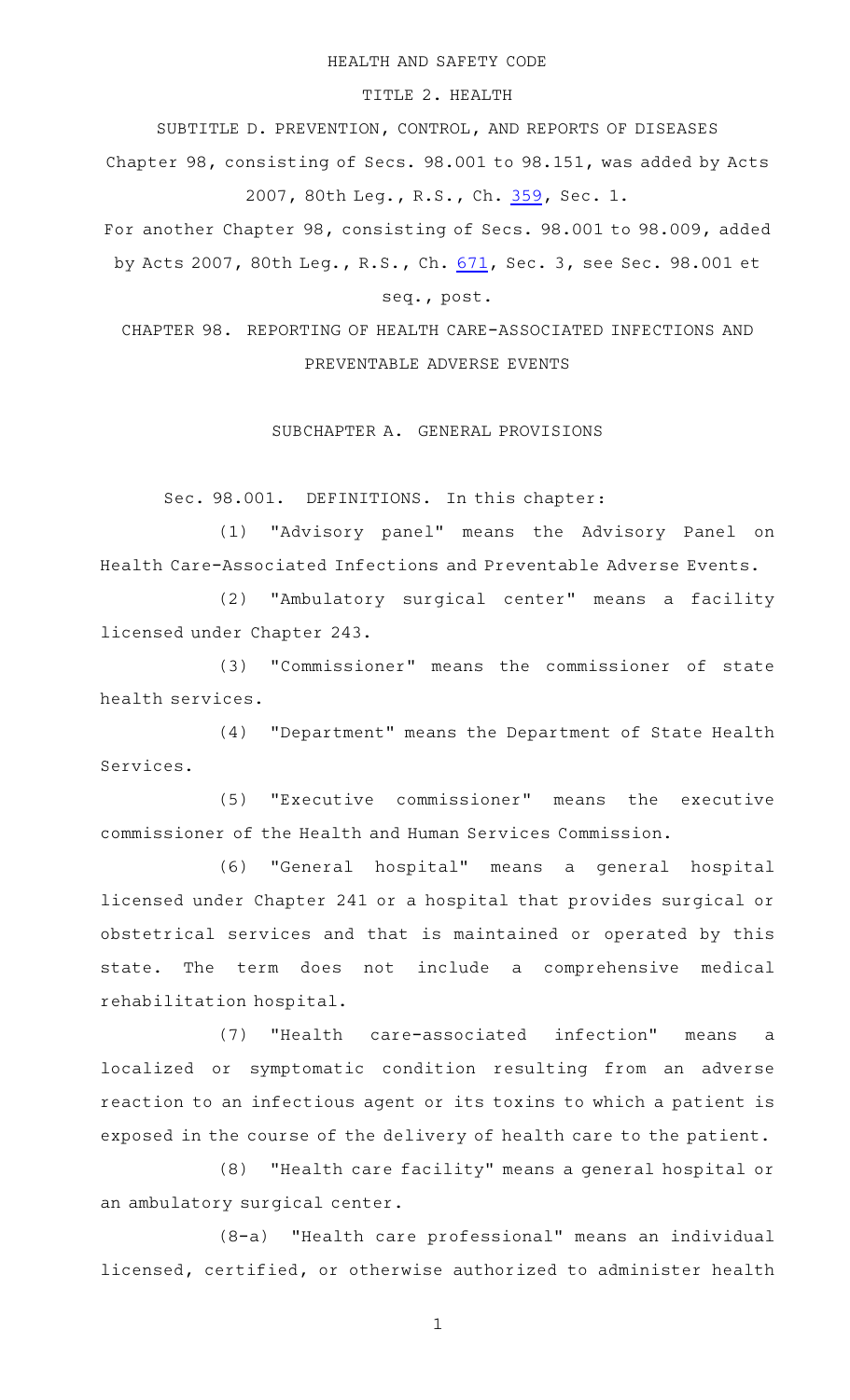care, for profit or otherwise, in the ordinary course of business or professional practice. The term does not include a health care facility.

(9) "Infection rate" means the number of health care-associated infections of a particular type at a health care facility divided by a numerical measure over time of the population at risk for contracting the infection, unless the term is modified by rule of the executive commissioner to accomplish the purposes of this chapter.

(10) "Pediatric and adolescent hospital" has the meaning assigned by Section 241.003.

(10-a) "Potentially preventable complication" and "potentially preventable readmission" have the meanings assigned by Section 1002.001, Health and Safety Code.

(11) "Reporting system" means the Texas Health Care-Associated Infection and Preventable Adverse Events Reporting System.

(12) "Special care setting" means a unit or service of a general hospital that provides treatment to inpatients who require extraordinary care on a concentrated and continuous basis. The term includes an adult intensive care unit, a burn intensive care unit, and a critical care unit.

Added by Acts 2007, 80th Leg., R.S., Ch. [359,](http://www.legis.state.tx.us/tlodocs/80R/billtext/html/SB00288F.HTM) Sec. 1, eff. June 15, 2007.

Amended by:

Acts 2009, 81st Leg., R.S., Ch. [724,](http://www.legis.state.tx.us/tlodocs/81R/billtext/html/SB00203F.HTM) Sec. 2(b), eff. September 1, 2009.

Acts 2011, 82nd Leg., 1st C.S., Ch. [7,](http://www.legis.state.tx.us/tlodocs/821/billtext/html/SB00007F.HTM) Sec. 6.01, eff. September 28, 2011.

Sec. 98.002. APPLICABILITY OF OTHER LAW. Chapter 2110, Government Code, does not apply to the advisory panel created under Subchapter B.

Added by Acts 2007, 80th Leg., R.S., Ch. [359,](http://www.legis.state.tx.us/tlodocs/80R/billtext/html/SB00288F.HTM) Sec. 1, eff. June 15, 2007.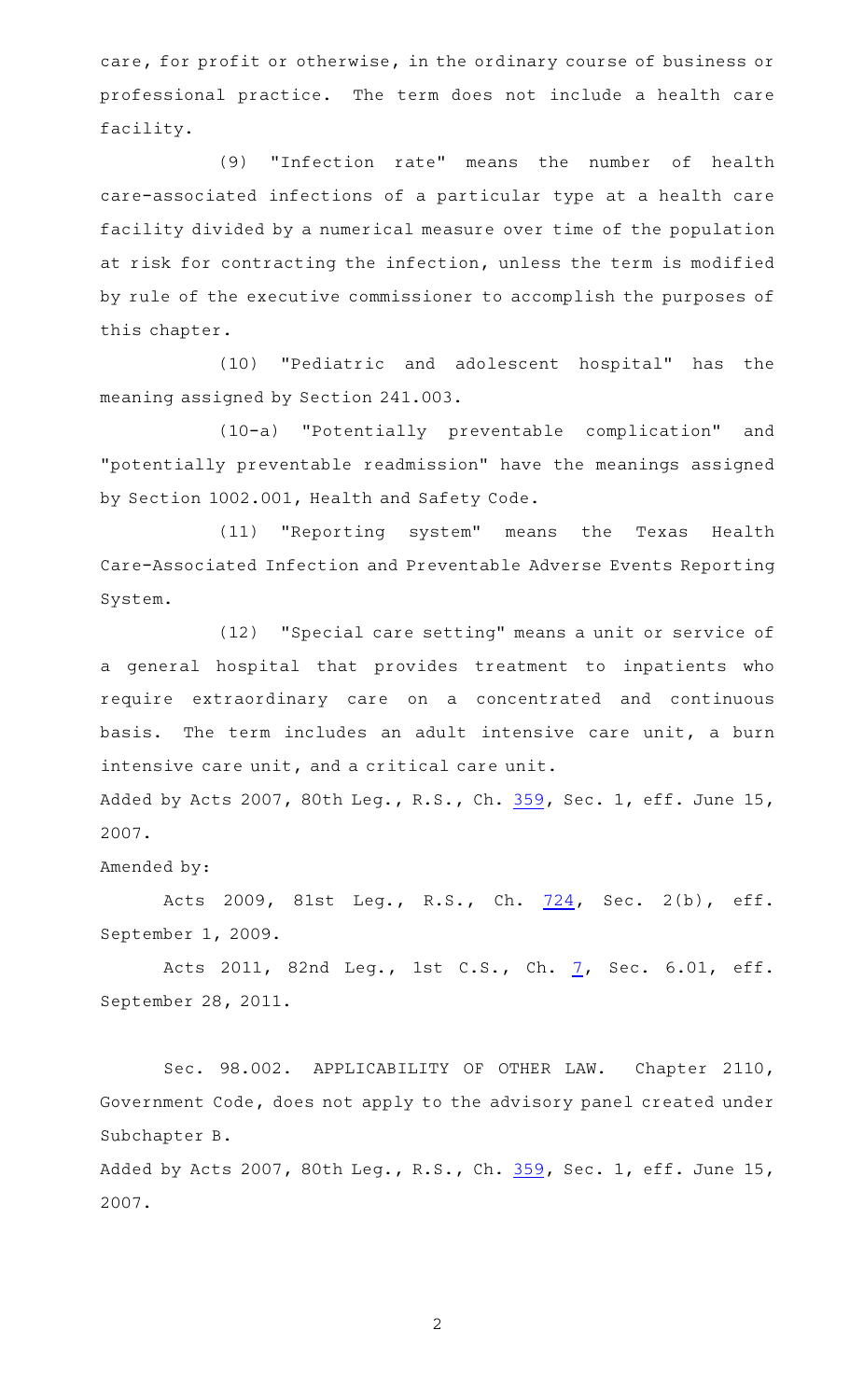Sec. 98.051. ESTABLISHMENT. The commissioner shall establish the Advisory Panel on Health Care-Associated Infections and Preventable Adverse Events within the department to guide the implementation, development, maintenance, and evaluation of the reporting system. The commissioner may establish one or more subcommittees to assist the advisory panel in addressing health care-associated infections and preventable adverse events relating to hospital care provided to children or other special patient populations.

Added by Acts 2007, 80th Leg., R.S., Ch. [359,](http://www.legis.state.tx.us/tlodocs/80R/billtext/html/SB00288F.HTM) Sec. 1, eff. June 15, 2007.

Amended by:

Acts 2009, 81st Leg., R.S., Ch. [724,](http://www.legis.state.tx.us/tlodocs/81R/billtext/html/SB00203F.HTM) Sec. 2(c), eff. September 1, 2009.

Sec. 98.052. MEMBERSHIP; TERM. (a) The advisory panel is composed of 18 members as follows:

 $(1)$  two infection control professionals who:

(A) are certified by the Certification Board of Infection Control and Epidemiology; and

 $(B)$  are practicing in hospitals in this state, at least one of which must be a rural hospital;

 $(2)$  two infection control professionals who:

(A) are certified by the Certification Board of Infection Control and Epidemiology; and

(B) are nurses licensed to engage in professional nursing under Chapter 301, Occupations Code;

(3) three board-certified or board-eligible physicians who:

(A) are licensed to practice medicine in this state under Chapter 155, Occupations Code, at least two of whom have active medical staff privileges at a hospital in this state and at least one of whom is a pediatric infectious disease physician with expertise and experience in pediatric health care epidemiology;

(B) are active members of the Society for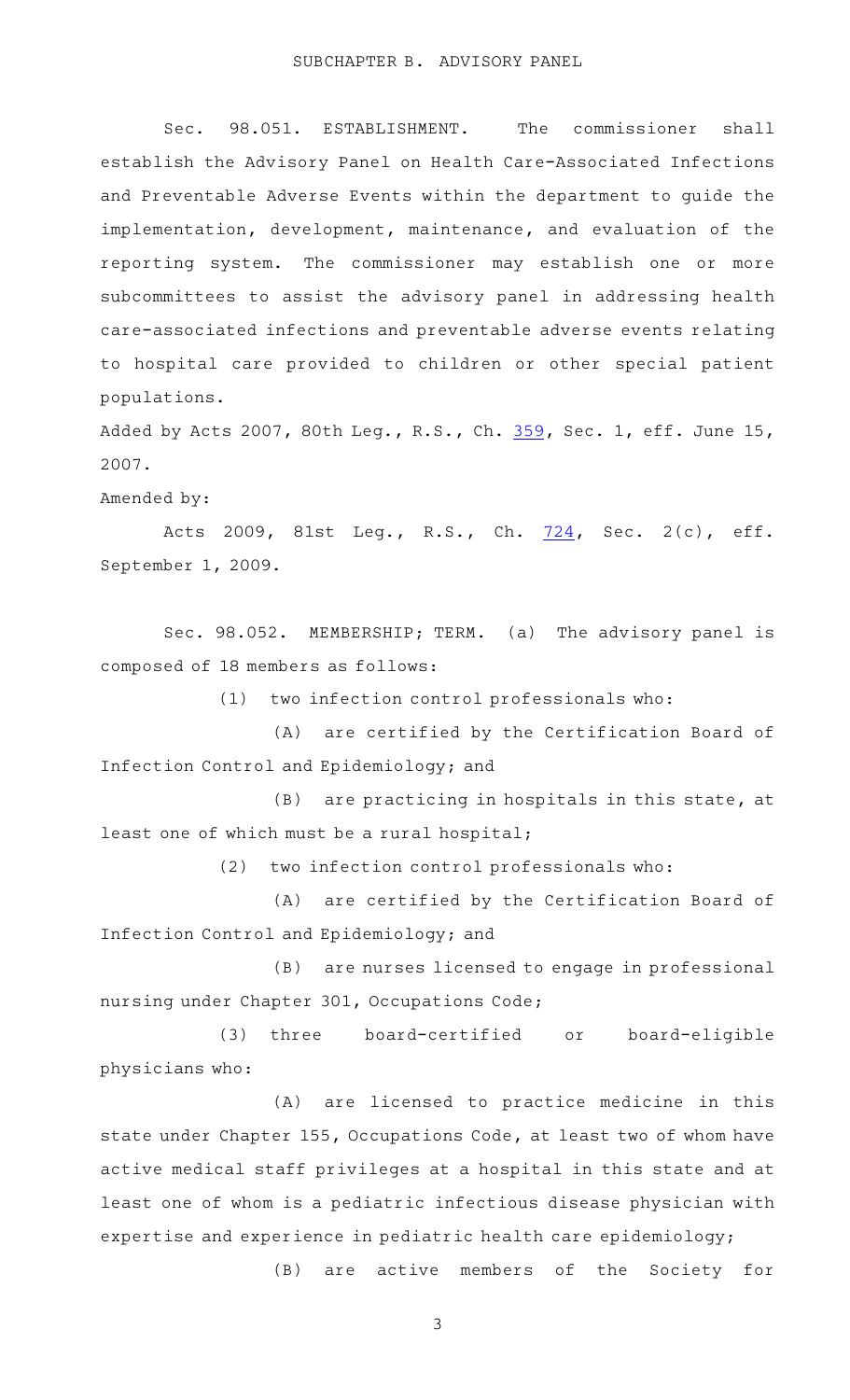### Healthcare Epidemiology of America; and

(C) have demonstrated expertise in quality assessment and performance improvement or infection control in health care facilities;

(4) four additional professionals in quality assessment and performance improvement;

 $(5)$  one officer of a general hospital;

(6) one officer of an ambulatory surgical center;

(7) three nonvoting members who are department employees representing the department in epidemiology and the licensing of hospitals or ambulatory surgical centers; and

(8) two members who represent the public as consumers.

(b) Members of the advisory panel serve two-year terms. Added by Acts 2007, 80th Leg., R.S., Ch. [359,](http://www.legis.state.tx.us/tlodocs/80R/billtext/html/SB00288F.HTM) Sec. 1, eff. June 15, 2007.

### Amended by:

Acts 2009, 81st Leg., R.S., Ch. [724,](http://www.legis.state.tx.us/tlodocs/81R/billtext/html/SB00203F.HTM) Sec. 2(d), eff. September 1, 2009.

Sec. 98.053. MEMBER ELIGIBILITY. (a) A person may not be a member of the advisory panel if the person is required to register as a lobbyist under Chapter 305, Government Code, because of the person 's activities for compensation on behalf of a profession related to health care.

(b) A person may not be a member of the advisory panel if the person is an officer, employee, or paid consultant of a Texas trade association in the field of health care. Added by Acts 2007, 80th Leg., R.S., Ch. [359,](http://www.legis.state.tx.us/tlodocs/80R/billtext/html/SB00288F.HTM) Sec. 1, eff. June 15, 2007.

Sec. 98.054. OFFICERS. The members of the advisory panel shall elect a presiding officer and an assistant presiding officer from among the members. The officers serve two-year terms. Added by Acts 2007, 80th Leg., R.S., Ch. [359,](http://www.legis.state.tx.us/tlodocs/80R/billtext/html/SB00288F.HTM) Sec. 1, eff. June 15, 2007.

Sec. 98.055. COMPENSATION; EXPENSES. Members of the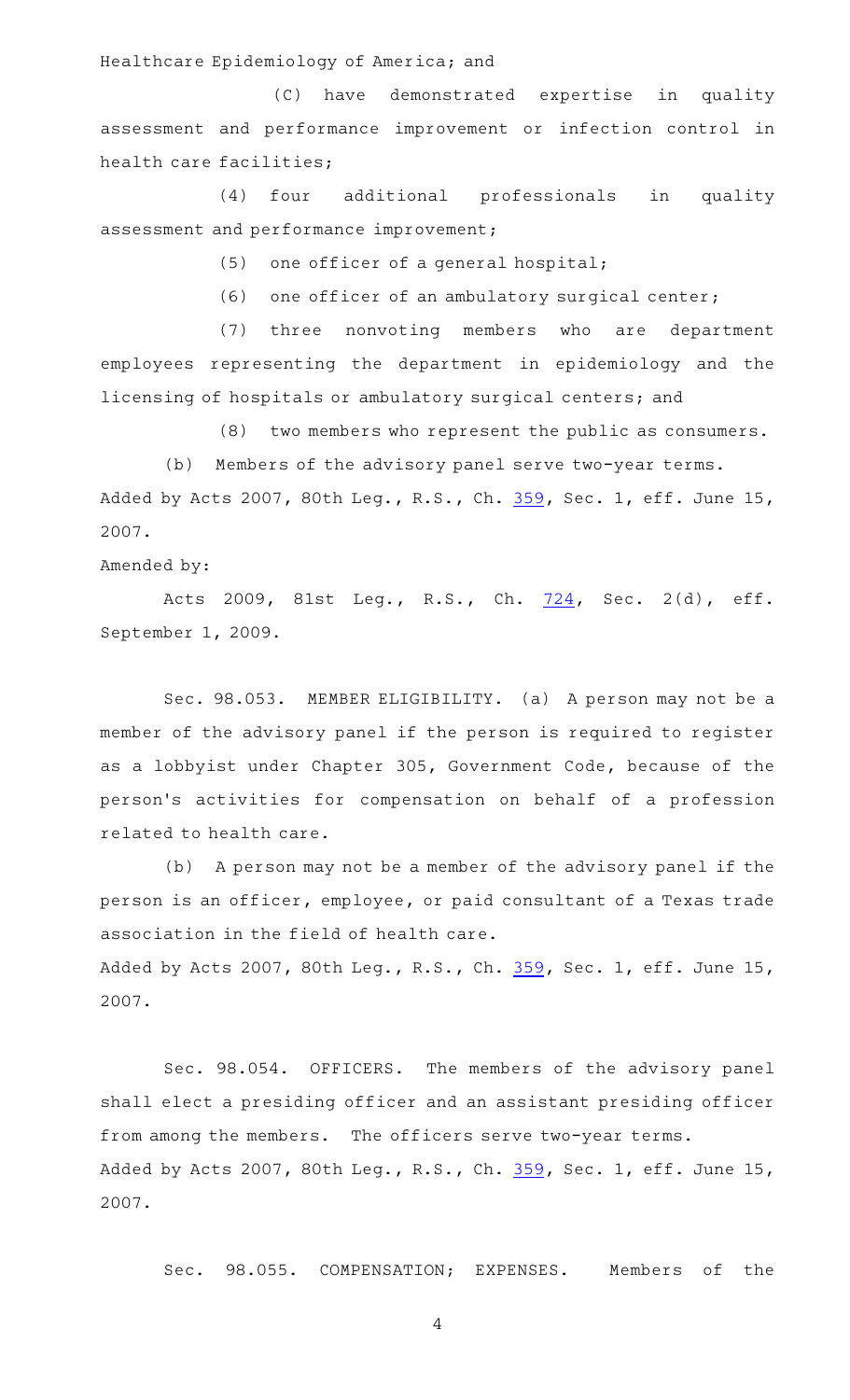advisory panel serve without compensation but are entitled to reimbursement of the travel expenses incurred by the member while conducting the business of the advisory panel from department funds, in accordance with the General Appropriations Act. Added by Acts 2007, 80th Leg., R.S., Ch. [359,](http://www.legis.state.tx.us/tlodocs/80R/billtext/html/SB00288F.HTM) Sec. 1, eff. June 15, 2007.

Sec. 98.056. VACANCY. A vacancy on the advisory panel shall be filled by the commissioner. Added by Acts 2007, 80th Leg., R.S., Ch. [359,](http://www.legis.state.tx.us/tlodocs/80R/billtext/html/SB00288F.HTM) Sec. 1, eff. June 15, 2007.

# SUBCHAPTER C. DUTIES OF DEPARTMENT AND ADVISORY PANEL; REPORTING SYSTEM

Sec. 98.101. RULEMAKING. (a) The executive commissioner may adopt rules for the department to implement this chapter.

(b) The executive commissioner may not adopt rules that conflict with or duplicate any federally mandated infection reporting program or requirement.

Added by Acts 2007, 80th Leg., R.S., Ch. [359,](http://www.legis.state.tx.us/tlodocs/80R/billtext/html/SB00288F.HTM) Sec. 1, eff. June 15, 2007.

Sec. 98.102. DEPARTMENTAL RESPONSIBILITIES; REPORTING SYSTEM. (a) The department shall establish the Texas Health Care-Associated Infection and Preventable Adverse Events Reporting System within the department. The purpose of the reporting system is to provide for:

(1) the reporting of health care-associated infections by health care facilities to the department;

(2) the reporting of health care-associated preventable adverse events by health care facilities to the department;

(3) the public reporting of information regarding the health care-associated infections by the department;

(4) the public reporting of information regarding health care-associated preventable adverse events by the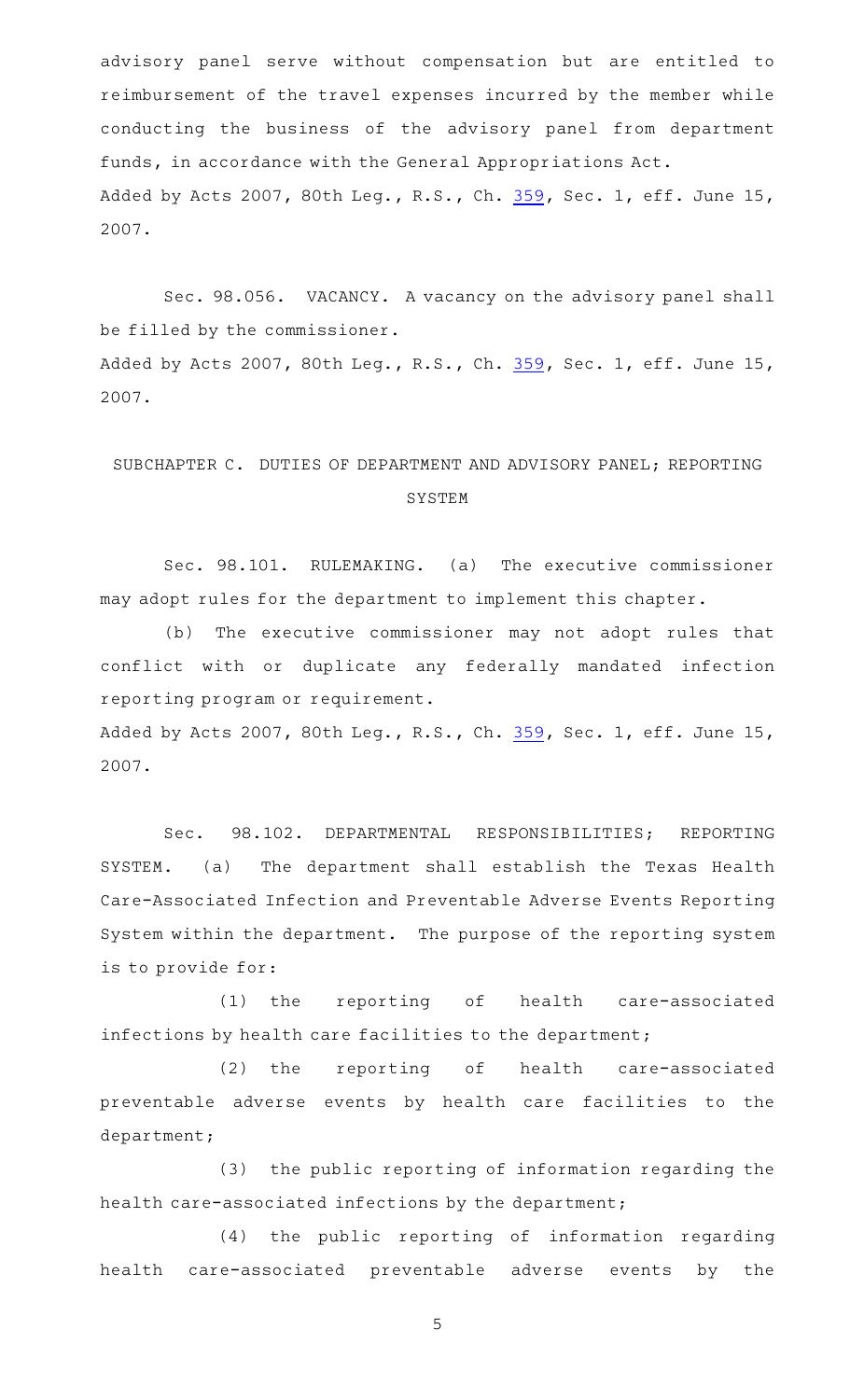department; and

(5) the education and training of health care facility staff by the department regarding this chapter.

(b) The reporting system shall provide a mechanism for this state to collect data, at state expense, through a secure electronic interface with health care facilities.

(c) The data reported by health care facilities to the department must contain sufficient patient identifying information to:

 $(1)$  avoid duplicate submission of records;

(2) allow the department to verify the accuracy and completeness of the data reported; and

(3) for data reported under Section 98.103, allow the department to risk adjust the facilities' infection rates.

(d) The department shall review the infection control and reporting activities of health care facilities to ensure the data provided by the facilities is valid and does not have unusual data patterns or trends that suggest implausible infection rates.

Added by Acts 2007, 80th Leg., R.S., Ch. [359,](http://www.legis.state.tx.us/tlodocs/80R/billtext/html/SB00288F.HTM) Sec. 1, eff. June 15, 2007.

### Amended by:

Acts 2009, 81st Leg., R.S., Ch. [724,](http://www.legis.state.tx.us/tlodocs/81R/billtext/html/SB00203F.HTM) Sec. 2(e), eff. September 1, 2009.

Acts 2011, 82nd Leg., 1st C.S., Ch. [7,](http://www.legis.state.tx.us/tlodocs/821/billtext/html/SB00007F.HTM) Sec. 6.02, eff. September 28, 2011.

Sec. 98.103. REPORTABLE INFECTIONS. (a) A health care facility, other than a pediatric and adolescent hospital, shall report to the department the incidence of surgical site infections, including the causative pathogen if the infection is laboratory-confirmed, occurring in the following procedures:

- (1) colon surgeries;
- (2) hip arthroplasties;
- (3) knee arthroplasties;
- (4) abdominal hysterectomies;
- (5) vaginal hysterectomies;
- (6) coronary artery bypass grafts; and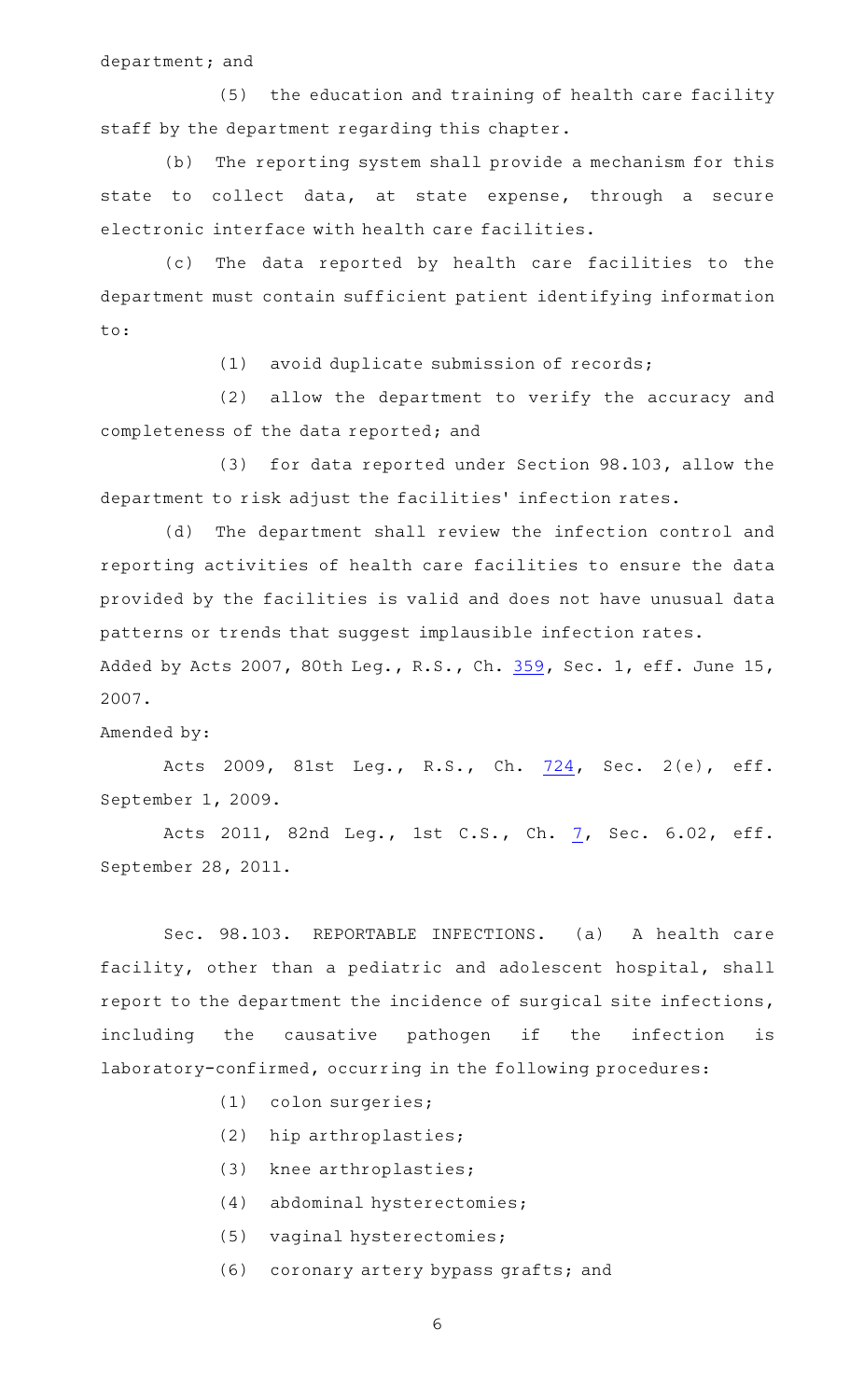(7) vascular procedures.

(b) A pediatric and adolescent hospital shall report the incidence of surgical site infections, including the causative pathogen if the infection is laboratory-confirmed, occurring in the following procedures to the department:

(1) cardiac procedures, excluding thoracic cardiac procedures;

(2) ventricular shunt procedures; and

(3) spinal surgery with instrumentation.

(c)AAA general hospital shall report the following to the department:

(1) the incidence of laboratory-confirmed central line-associated primary bloodstream infections, including the causative pathogen, occurring in any special care setting in the hospital; and

(2) the incidence of respiratory syncytial virus occurring in any pediatric inpatient unit in the hospital.

(d) The department shall ensure that the health care-associated infections a health care facility is required to report under this section have the meanings assigned by the federal Centers for Disease Control and Prevention.

 $(d-1)$  The executive commissioner by rule may designate the federal Centers for Disease Control and Prevention 's National Healthcare Safety Network, or its successor, to receive reports of health care-associated infections from health care facilities on behalf of the department. A health care facility must file a report required in accordance with a designation made under this subsection in accordance with the National Healthcare Safety Network's definitions, methods, requirements, and procedures. A health care facility shall authorize the department to have access to facility-specific data contained in a report filed with the National Healthcare Safety Network in accordance with a designation made under this subsection.

Added by Acts 2007, 80th Leg., R.S., Ch. [359,](http://www.legis.state.tx.us/tlodocs/80R/billtext/html/SB00288F.HTM) Sec. 1, eff. June 15, 2007.

Amended by:

Acts 2009, 81st Leg., R.S., Ch. [369](http://www.legis.state.tx.us/tlodocs/81R/billtext/html/HB01362F.HTM), Sec. 2, eff. June 19,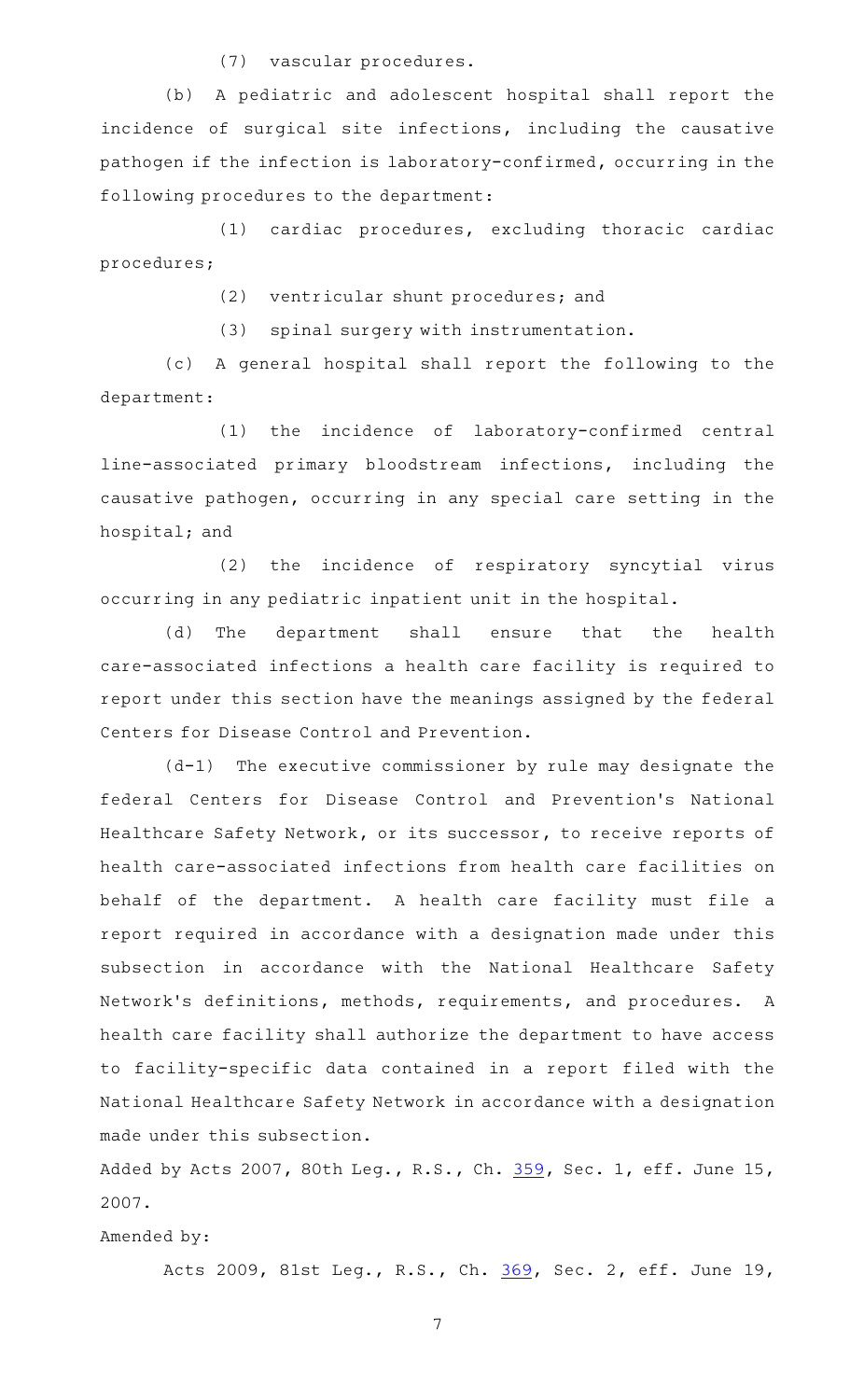2009.

Acts 2009, 81st Leg., R.S., Ch. [724,](http://www.legis.state.tx.us/tlodocs/81R/billtext/html/SB00203F.HTM) Sec. 1, eff. September 1, 2009.

Acts 2011, 82nd Leg., 1st C.S., Ch. [7,](http://www.legis.state.tx.us/tlodocs/821/billtext/html/SB00007F.HTM) Sec. 6.03, eff. September 28, 2011.

Sec. 98.1045. REPORTING OF PREVENTABLE ADVERSE EVENTS. (a) Each health care facility shall report to the department the occurrence of any of the following preventable adverse events involving the facility 's patient:

(1) a health care-associated adverse condition or event for which the Medicare program will not provide additional payment to the facility under a policy adopted by the federal Centers for Medicare and Medicaid Services; and

(2) subject to Subsection  $(b)$ , an event included in the list of adverse events identified by the National Quality Forum that is not included under Subdivision (1).

(b) The executive commissioner may exclude an adverse event described by Subsection (a)(2) from the reporting requirement of Subsection (a) if the executive commissioner, in consultation with the advisory panel, determines that the adverse event is not an appropriate indicator of a preventable adverse event.

(c) The executive commissioner by rule may designate an agency of the United States Department of Health and Human Services to receive reports of preventable adverse events by health care facilities on behalf of the department. A health care facility shall authorize the department to have access to facility-specific data contained in a report made in accordance with a designation made under this subsection.

Added by Acts 2009, 81st Leg., R.S., Ch. [724,](http://www.legis.state.tx.us/tlodocs/81R/billtext/html/SB00203F.HTM) Sec. 2(f), eff. September 1, 2009.

Amended by:

Acts 2011, 82nd Leg., 1st C.S., Ch. [7,](http://www.legis.state.tx.us/tlodocs/821/billtext/html/SB00007F.HTM) Sec. 6.04, eff. September 28, 2011.

Sec. 98.1046. PUBLIC REPORTING OF CERTAIN POTENTIALLY PREVENTABLE EVENTS FOR HOSPITALS. (a) In consultation with the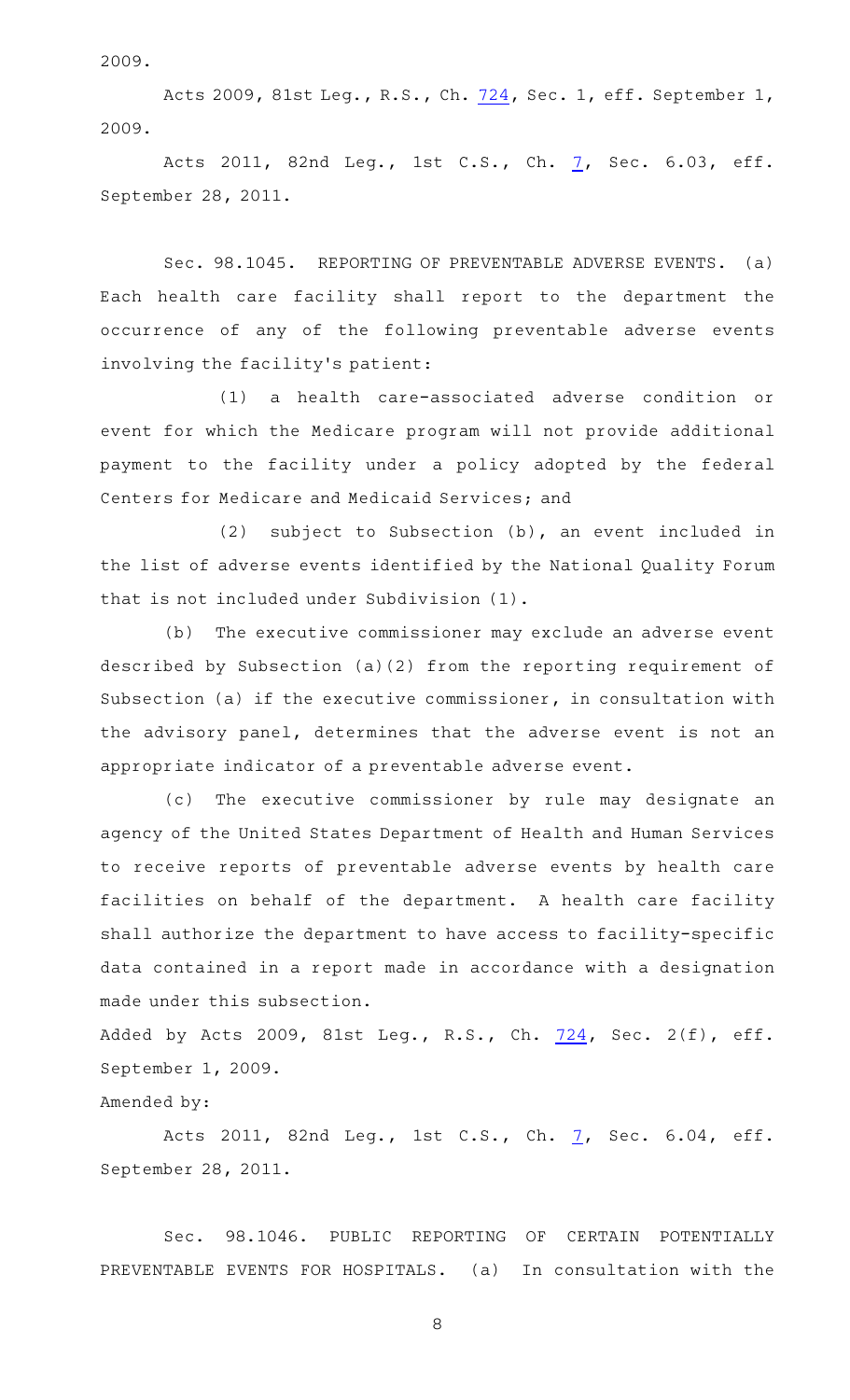Texas Institute of Health Care Quality and Efficiency under Chapter 1002, the department, using data submitted under Chapter 108, shall publicly report for hospitals in this state risk-adjusted outcome rates for those potentially preventable complications and potentially preventable readmissions that the department, in consultation with the institute, has determined to be the most effective measures of quality and efficiency.

(b) The department shall make the reports compiled under Subsection (a) available to the public on the department 's Internet website.

(c) The department may not disclose the identity of a patient or health care professional in the reports authorized in this section.

Added by Acts 2011, 82nd Leg., 1st C.S., Ch. [7](http://www.legis.state.tx.us/tlodocs/821/billtext/html/SB00007F.HTM), Sec. 6.05, eff. September 28, 2011.

Sec. 98.1047. STUDIES ON LONG-TERM CARE FACILITY REPORTING OF ADVERSE HEALTH CONDITIONS. (a) In consultation with the Texas Institute of Health Care Quality and Efficiency under Chapter 1002, the department shall study which adverse health conditions commonly occur in long-term care facilities and, of those health conditions, which are potentially preventable.

(b) The department shall develop recommendations for reporting adverse health conditions identified under Subsection (a).

Added by Acts 2011, 82nd Leg., 1st C.S., Ch.  $7$ , Sec. 6.05, eff. September 28, 2011.

Sec. 98.105. REPORTING SYSTEM MODIFICATIONS. Based on the recommendations of the advisory panel, the executive commissioner by rule may modify in accordance with this chapter the list of procedures that are reportable under Section 98.103. The modifications must be based on changes in reporting guidelines and in definitions established by the federal Centers for Disease Control and Prevention.

Added by Acts 2007, 80th Leg., R.S., Ch. [359,](http://www.legis.state.tx.us/tlodocs/80R/billtext/html/SB00288F.HTM) Sec. 1, eff. June 15, 2007.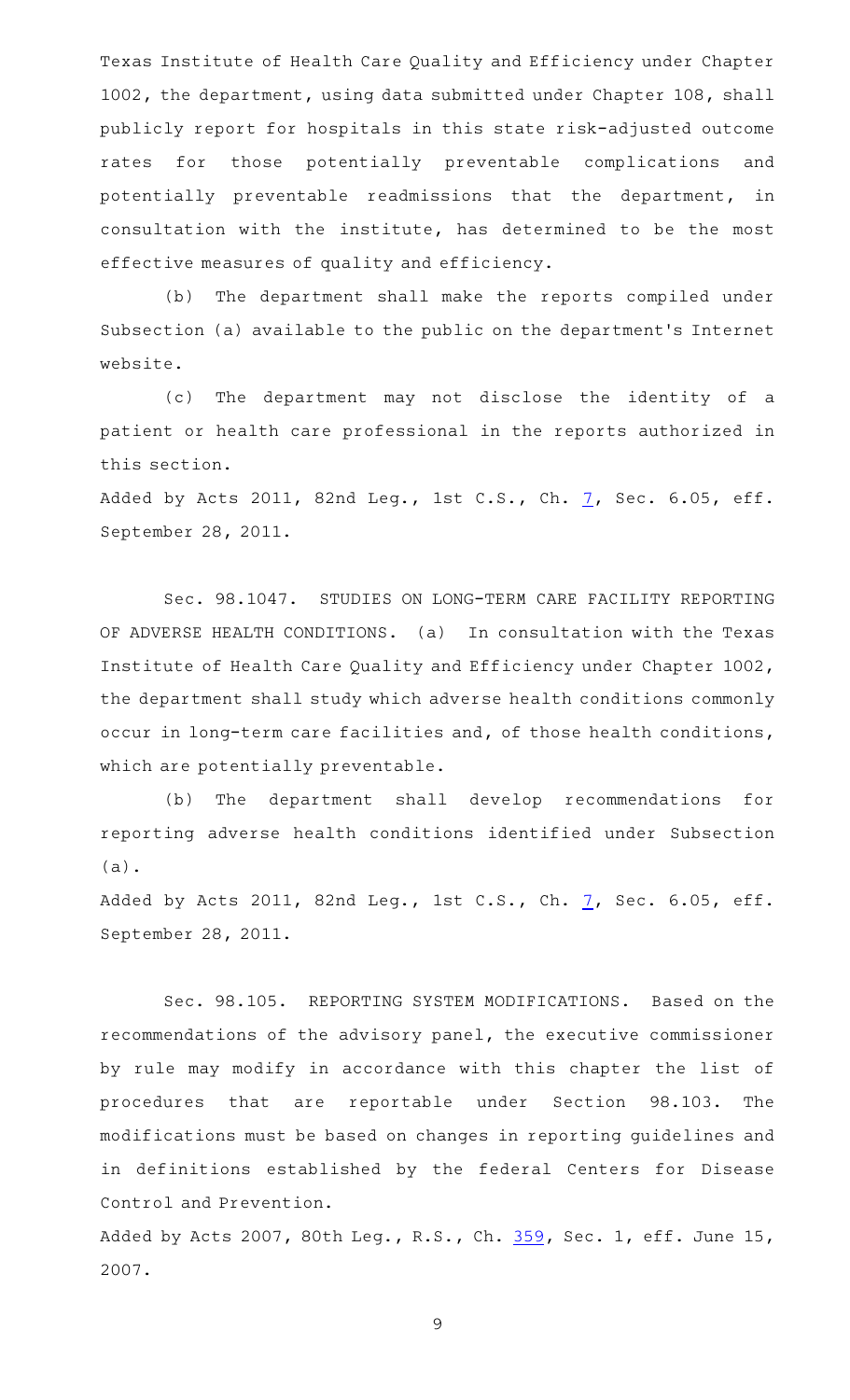Amended by:

Acts 2011, 82nd Leg., 1st C.S., Ch. [7,](http://www.legis.state.tx.us/tlodocs/821/billtext/html/SB00007F.HTM) Sec. 6.06, eff. September 28, 2011.

Sec. 98.106. DEPARTMENTAL SUMMARY. (a) The department shall compile and make available to the public a summary, by health care facility, of:

(1) the infections reported by facilities under Section 98.103; and

(2) the preventable adverse events reported by facilities under Section 98.1045.

(b) Information included in the departmental summary with respect to infections reported by facilities under Section 98.103 must be risk adjusted and include a comparison of the risk-adjusted infection rates for each health care facility in this state that is required to submit a report under Section 98.103.

(c) In consultation with the advisory panel, the department shall publish the departmental summary in a format that is easy to read.

(d) The department shall publish the departmental summary at least annually and may publish the summary more frequently as the department considers appropriate. Data made available to the public must include aggregate data covering a period of at least a full calendar quarter.

(e) The executive commissioner by rule shall allow a health care facility to submit concise written comments regarding information contained in the departmental summary that relates to the facility. The department shall attach the facility's comments to the public report and the comments must be in the same format as the summary.

 $(f)$  The disclosure of written comments to the department by a health care facility as provided by Subsection (e) does not constitute a waiver of a privilege or protection under Section 98.109.

(g) The department shall make the departmental summary available on an Internet website administered by the department and may make the summary available through other formats accessible to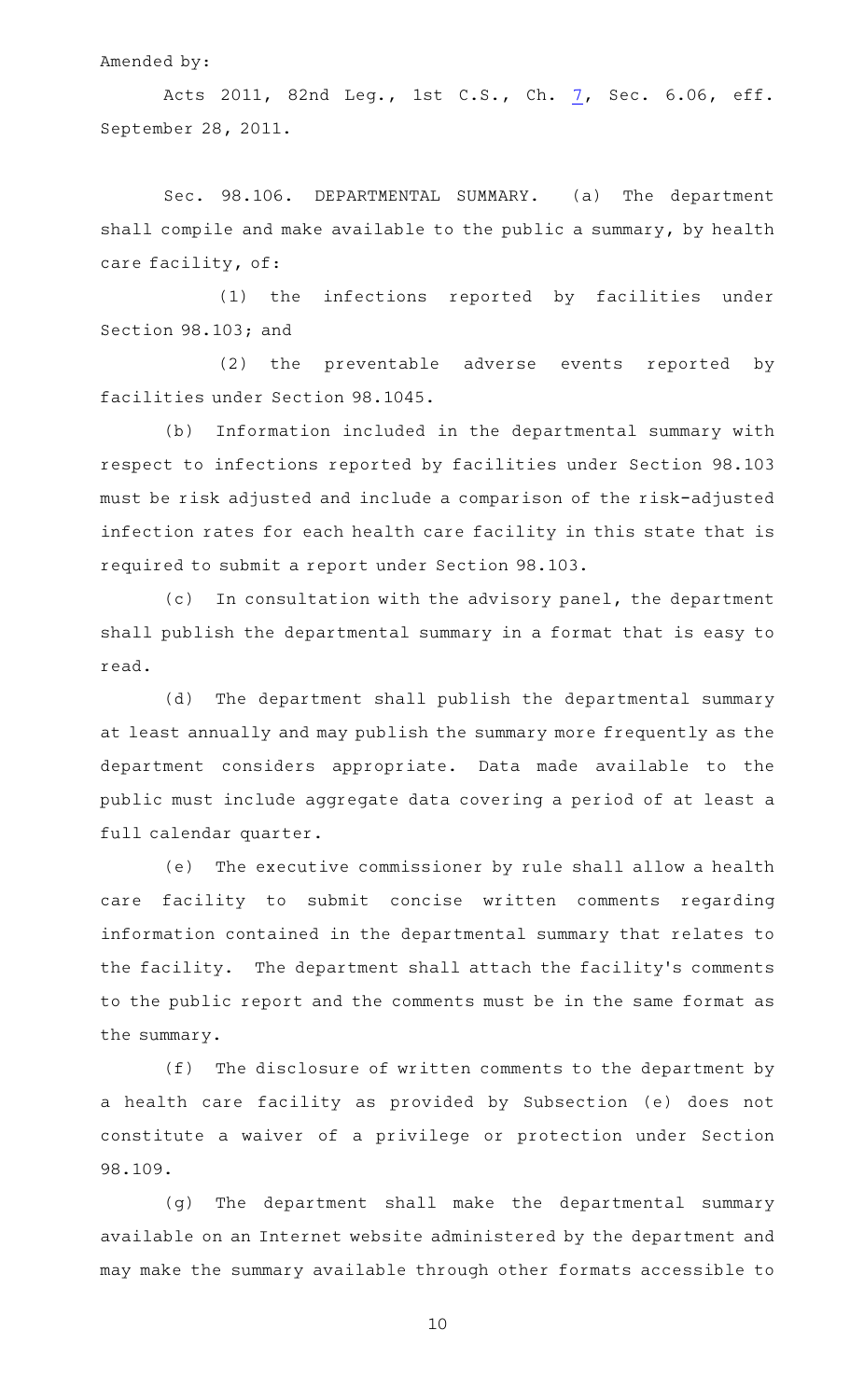the public. The website must contain a statement informing the public of the option to report suspected health care-associated infections and preventable adverse events to the department. Added by Acts 2007, 80th Leg., R.S., Ch. [359,](http://www.legis.state.tx.us/tlodocs/80R/billtext/html/SB00288F.HTM) Sec. 1, eff. June 15, 2007.

## Amended by:

Acts 2009, 81st Leg., R.S., Ch. [724,](http://www.legis.state.tx.us/tlodocs/81R/billtext/html/SB00203F.HTM) Sec. 2(g), eff. September 1, 2009.

Acts 2011, 82nd Leg., 1st C.S., Ch. [7,](http://www.legis.state.tx.us/tlodocs/821/billtext/html/SB00007F.HTM) Sec. 6.07, eff. September 28, 2011.

Sec. 98.1065. STUDY OF INCENTIVES AND RECOGNITION FOR HEALTH CARE QUALITY. The department, in consultation with the Texas Institute of Health Care Quality and Efficiency under Chapter 1002, shall conduct a study on developing a recognition program to recognize exemplary health care facilities for superior quality of health care and make recommendations based on that study. Added by Acts 2011, 82nd Leg., 1st C.S., Ch.  $7$ , Sec. 6.08, eff. September 28, 2011.

Sec. 98.107. EDUCATION AND TRAINING REGARDING REPORTING SYSTEM. The department shall provide education and training for health care facility staff regarding this chapter. The training must be reasonable in scope and focus primarily on:

(1) the implementation and management of a facility reporting mechanism;

 $(2)$  characteristics of the reporting system, including public reporting by the department and facility reporting to the department;

 $(3)$  confidentiality; and

(4) legal protections.

Added by Acts 2007, 80th Leg., R.S., Ch. [359,](http://www.legis.state.tx.us/tlodocs/80R/billtext/html/SB00288F.HTM) Sec. 1, eff. June 15, 2007.

Sec. 98.108. FREQUENCY OF REPORTING. (a) In consultation with the advisory panel, the executive commissioner by rule shall establish the frequency of reporting by health care facilities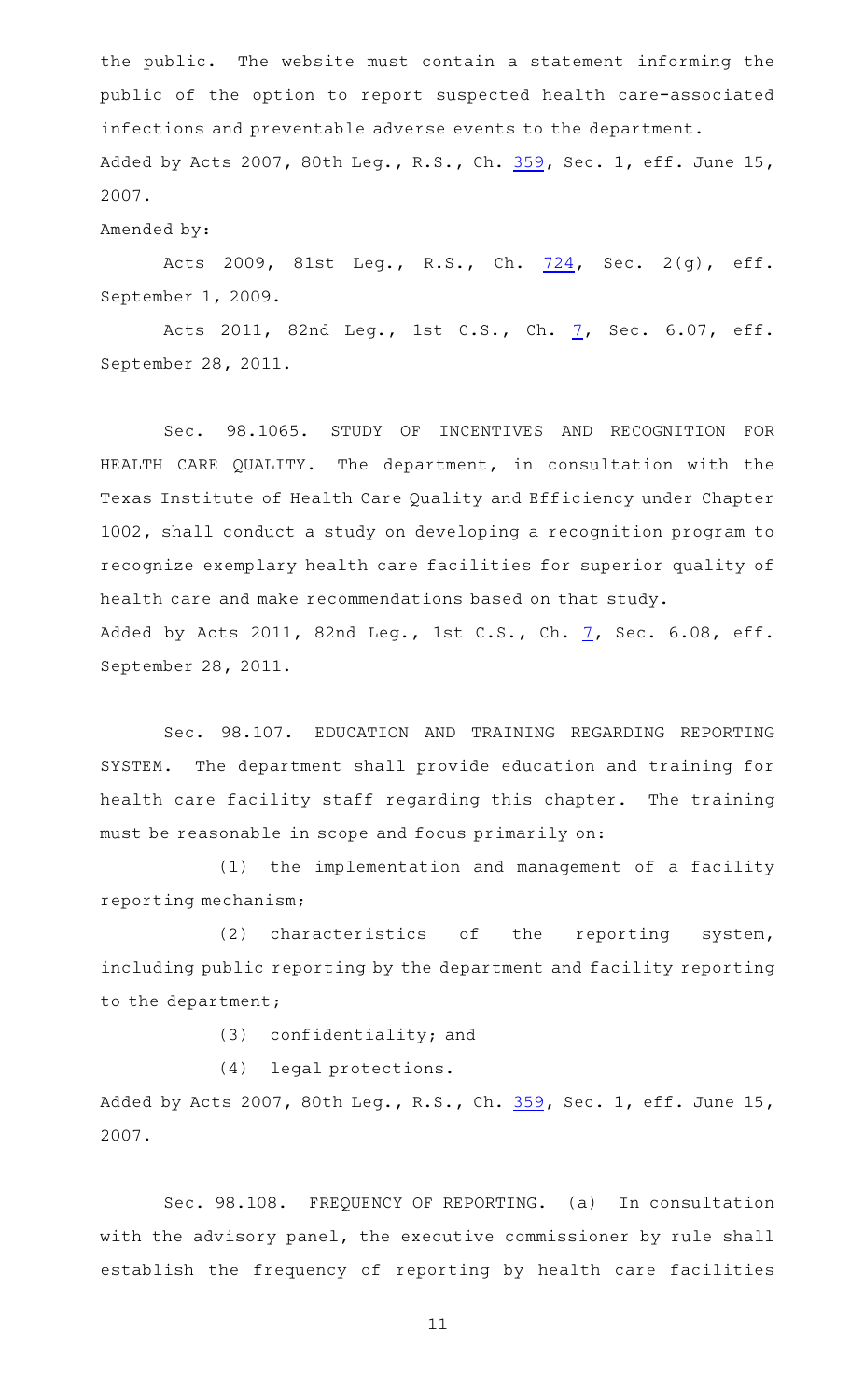required under Sections 98.103 and 98.1045.

(b) Except as provided by Subsection  $(c)$ , facilities may not be required to report more frequently than quarterly.

(c) The executive commissioner may adopt rules requiring reporting more frequently than quarterly if more frequent reporting is necessary to meet the requirements for participation in the federal Centers for Disease Control and Prevention 's National Healthcare Safety Network.

Added by Acts 2007, 80th Leg., R.S., Ch. [359,](http://www.legis.state.tx.us/tlodocs/80R/billtext/html/SB00288F.HTM) Sec. 1, eff. June 15, 2007.

Amended by:

Acts 2009, 81st Leg., R.S., Ch. [724,](http://www.legis.state.tx.us/tlodocs/81R/billtext/html/SB00203F.HTM) Sec. 2(h), eff. September 1, 2009.

Acts 2011, 82nd Leg., 1st C.S., Ch. [7,](http://www.legis.state.tx.us/tlodocs/821/billtext/html/SB00007F.HTM) Sec. 6.09, eff. September 28, 2011.

Sec. 98.109. CONFIDENTIALITY; PRIVILEGE. (a) Except as provided by Sections 98.1046, 98.106, and 98.110, all information and materials obtained or compiled or reported by the department under this chapter or compiled or reported by a health care facility under this chapter, and all related information and materials, are confidential and:

(1) are not subject to disclosure under Chapter  $552$ , Government Code, or discovery, subpoena, or other means of legal compulsion for release to any person; and

(2) may not be admitted as evidence or otherwise disclosed in any civil, criminal, or administrative proceeding.

(b) The confidentiality protections under Subsection (a) apply without regard to whether the information or materials are obtained from or compiled or reported by a health care facility or an entity that has an ownership or management interest in a facility.

(b-1) A state employee or officer may not be examined in a civil, criminal, or special proceeding, or any other proceeding, regarding the existence or contents of information or materials obtained, compiled, or reported by the department under this chapter.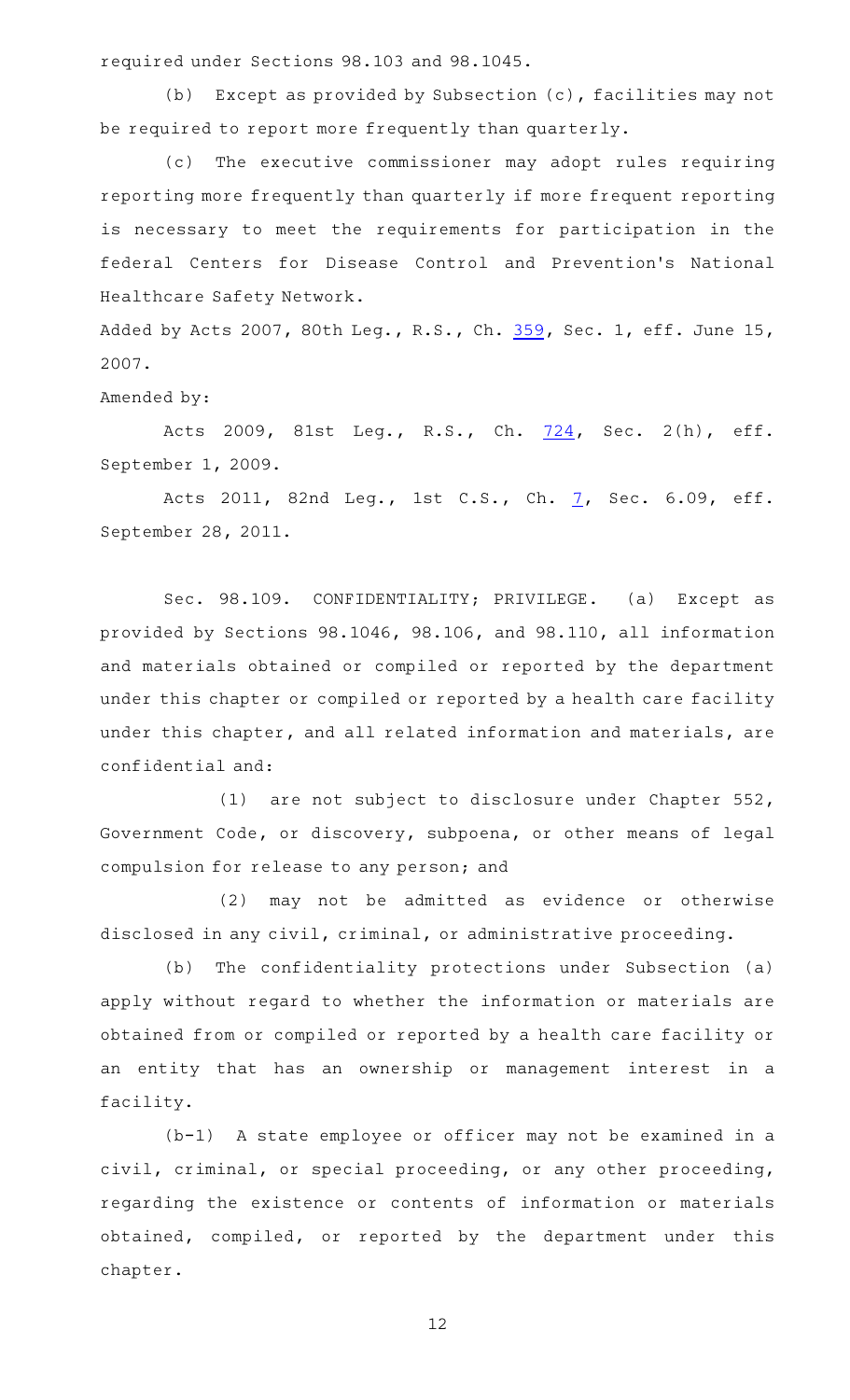(c) The transfer of information or materials under this chapter is not a waiver of a privilege or protection granted under law.

(d) The provisions of this section regarding the confidentiality of information or materials compiled or reported by a health care facility in compliance with or as authorized under this chapter do not restrict access, to the extent authorized by law, by the patient or the patient's legally authorized representative to records of the patient 's medical diagnosis or treatment or to other primary health records.

(e)AAA department summary or disclosure may not contain information identifying a patient, employee, contractor, volunteer, consultant, health care professional, student, or trainee in connection with a specific incident.

Added by Acts 2007, 80th Leg., R.S., Ch. [359,](http://www.legis.state.tx.us/tlodocs/80R/billtext/html/SB00288F.HTM) Sec. 1, eff. June 15, 2007.

Amended by:

Acts 2009, 81st Leg., R.S., Ch. [724,](http://www.legis.state.tx.us/tlodocs/81R/billtext/html/SB00203F.HTM) Sec. 2(i), eff. September 1, 2009.

Acts 2011, 82nd Leg., 1st C.S., Ch. [7,](http://www.legis.state.tx.us/tlodocs/821/billtext/html/SB00007F.HTM) Sec. 6.10, eff. September 28, 2011.

Sec. 98.110. DISCLOSURE AMONG CERTAIN AGENCIES. (a) Notwithstanding any other law, the department may disclose information reported by health care facilities under Section 98.103 or 98.1045 to other programs within the department, to the Health and Human Services Commission, to other health and human services agencies, as defined by Section 531.001, Government Code, and to the federal Centers for Disease Control and Prevention, or any other agency of the United States Department of Health and Human Services, for public health research or analysis purposes only, provided that the research or analysis relates to health care-associated infections or preventable adverse events. The privilege and confidentiality provisions contained in this chapter apply to such disclosures.

(b) If the executive commissioner designates an agency of the United States Department of Health and Human Services to